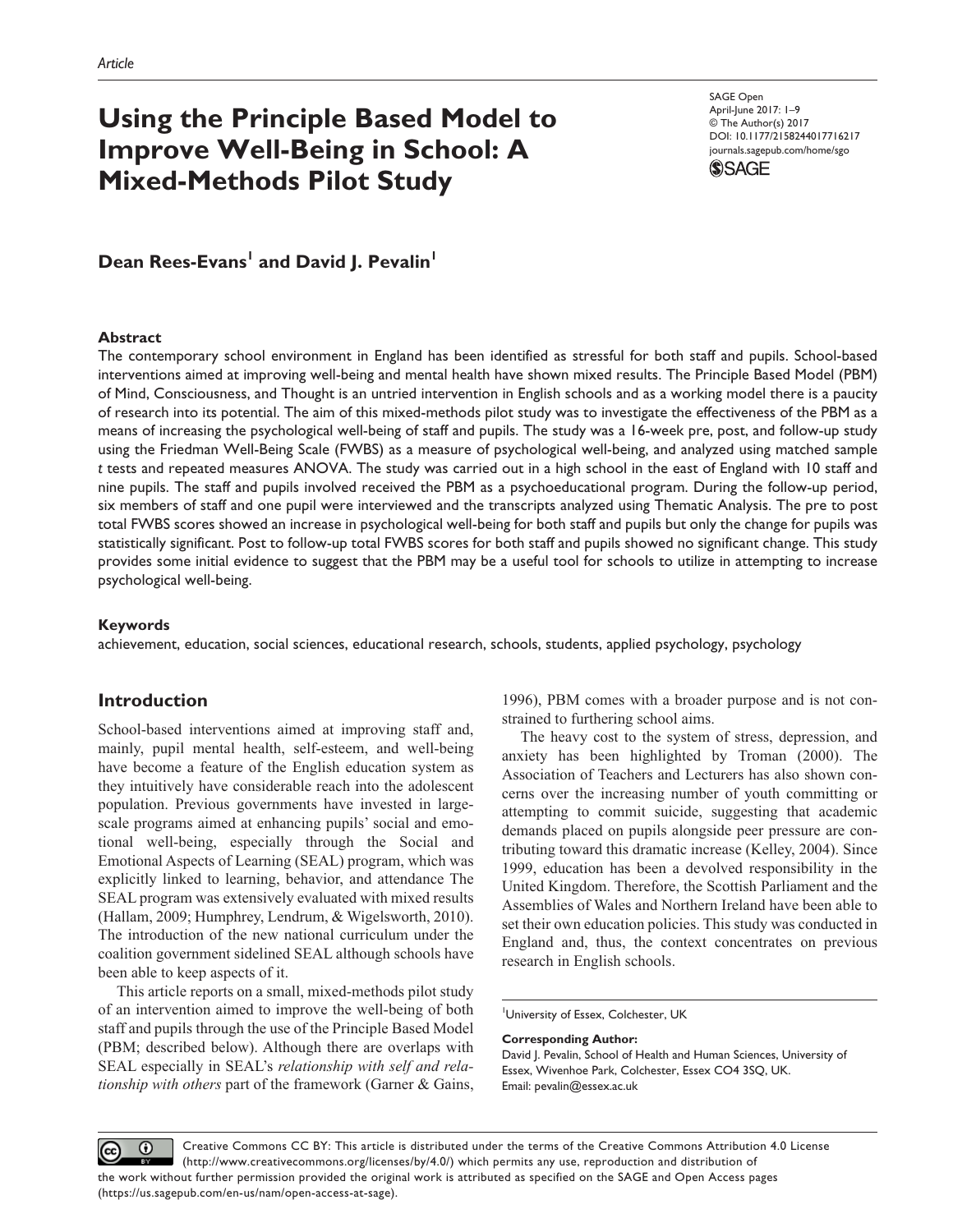A recent classroom-based, depression prevention, cognitive behavioural therapy (CBT) program for pupils in England was rigorously assessed using a randomized control trial design and found that the intervention did not reduce depressive symptoms in adolescents at high-risk for depression compared to usual school provision (Stallard et al., 2013, 2012). The authors caution that further classroombased interventions should not be undertaken without further research. A qualitative evaluation of the same program indicated that although the program had some good features such as relevance of material, especially for younger pupils, there were issues with the lack of flexibility and consistency of quality (Taylor et al., 2014). An earlier geographically broader review concluded that targeted interventions, as opposed to universal ones, had great efficacy, that most school-based interventions used a CBT structure, and overall the results were mixed with only half the studies reporting improvements at posttest or follow-up (Calear & Christensen, 2010). Regardless of these findings, the case for supporting adolescents during school had generally been made and most of the discussions are about how to provide such services and if teachers are the most appropriate ones to deliver such programs (Dewhirst et al., 2014; Kidger, Donovan, Biddle, Campbell, & Gunnell, 2009; Kidger, Gunnell, Biddle, Campbell, & Donovan, 2010). However, the current government has reduced the emphasis on pupils' emotional well-being in the English education system (Salter-Jones, 2012).

Teachers' occupational stress has been the subject of much research with well-established factors (Salter-Jones, 2012; Travers & Cooper, 1996; Troman, 2000), and U.K. teachers have been shown to have worse psychological well-being than their European counterparts (Griva & Joekes, 2003). Despite the amount of empirical evidence on teachers' stress and psychological well-being, they have not been the subject of interventions designed to help with some small-scale exceptions (Annan & Moore, 2012; Troman, 2003)

From the perspective of the PBM, the negative behaviors and symptoms displayed within the school environment could be alleviated if people were given the opportunity to understand their own part in the psychological construction of their feelings. Pransky and McMillen (2013) explained that at the core of the PBM, the focus is not on what we think about, but the power of thought through which we all experience life.

# **The PBM**

The three principles in the PBM are as follows: Mind, the source of all intelligence; Consciousness, which allows us to be aware of our existence; and Thought, which guides us through the world we live in as free-thinking agents. Banks (1998) explained it this way, "[w]hen you start to see the power of Thought and its relationship to your way of

observing life, you will better understand yourself and the world in which you live" (p. 52). The PBM has been known by a number of names: Psychology of Mind, Innate Health, and as Health Realization or simply "Principle-Based." Fuller descriptions and background to the PBM have been presented in this and other forums (e.g., Kelley, 2003a; Kelley, Mills, & Shuford, 2005). R. C. Mills (1995) proposed how the PBM could be administered by looking toward the health in clients rather than illness and that once an individual begins to understand what role thought plays in the creation of their lives, they have more of a tendency to use thinking more efficiently. Furthermore, once people begin to see the role of thought, the end result is generally a quieter, less busy mind, which ultimately leads to a calmer and more positive state, without the need to attempt the removal of socalled negative thinking. In other words, seeing thought as the defining factor in how we see life, leads to a freeing up of the energy more commonly expended in the endeavor to deal with life's ups and downs.

The primary focus of the PBM is the health of the individual and not the details of their individual lives or their self perceived problems and difficulties. Thus, it becomes not a way to reduce stress or anxiety directly, or to attempt to fix individual thoughts or problems, but as a solution to all of life's ups and downs by seeing their source as coming from perception of life via personal thinking.

Kelley (2003a) charted the course of research using the PBM, the vast majority being conducted in the United States. First, the focus was on using the model as a therapeutic approach for adults with, usually, depression. Then the model began to be used in community empowerment programs; notably Modello and Homestead Gardens (Pransky, 1998) and Avalon Gardens (Borg, 2002). These community-based, mainly qualitative, studies produced impressive results for reductions in crime and increased attendance and achievement in the local schools. Kelley's own research has applied the PBM to the issue of school violence (Kelley, 2003b; Kelley et al., 2005) and in the police and correctional services professions (Kelley, 2005). Furthermore, the PBM has been shown to have comparable results to a 12-step program in a female drug treatment program (Banerjee, Howard, Mansheim, & Beattie, 2007) and has been used as the basis for an intervention to improve coping and well-being in refugee women (Halcón, Robertson, & Monsen, 2010; Halcón, Robertson, Monsen, & Claypatch, 2007).

No previous research has been published on the PBM in schools outside the United States and using pre- and postintervention, individual measures of well-being. In this study, we hypothesize that the PBM intervention will result in increased well-being for both staff and pupils.

#### **Method**

This study was a quantitative/qualitative (QUANT + qual) (Morgan, 1998), single-group, pre, post, and follow-up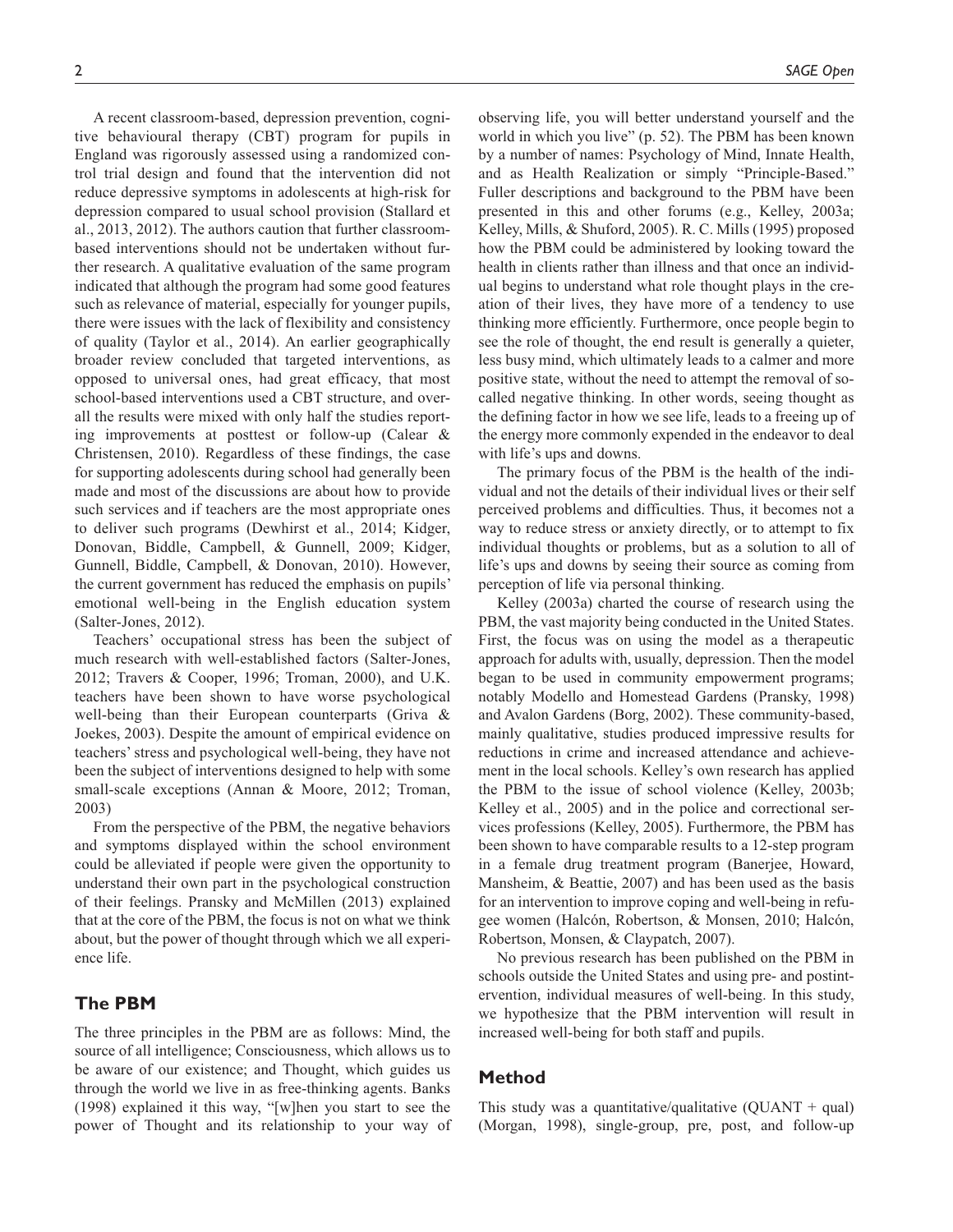

**Figure 1.** Study design and sample numbers.

design study (Figure 1), collecting primary data using the Friedman Well-Being Scale (FWBS). Post study in-depth interviews were carried out at the conclusion of the project, transcribed, entered into Max QDA 2, coded, and examined for themes using Thematic Analysis (Bryman, 2004). Written consent was obtained from all participants, including parental consent for the pupils. The school head teacher gave permission for the study and the University of Essex granted research ethics approval.

#### **Setting/Location**

The study was carried out at a high school in the east of England with an average Ofsted report record. The school was in a central town setting with a wide catchment area taking children from both rural and urban homes. The school also had a relatively high proportion of ethnic minority group pupils in comparison with other local schools. In addition, a proportion of children came from socially deprived backgrounds as the town has three of the top 13 most deprived council wards in England.

## **Recruitment**

The recruitment process began with a series of discussions with the head teacher of the school, followed by a presentation about the study to the entire teaching staff.

After the presentation, all interested staff were given a handout detailing the outline and time requirements for the study along with a consent form. For pupils, an information letter and consent forms were sent home to parents of all Year Ten pupils. The pupils who volunteered were given a simplified outline sheet for their information and a consent form.

#### **Sample**

Upon recruitment, 10 staff and nine pupils volunteered to participate in the study. The sample of both staff and pupils was self-selected following the open recruitment messages at the school. Two staff members did not complete the followup data collection and one pupil withdrew from the study during the intervention phase, leaving eight staff members and eight pupils who completed all stages. At recruitment, the 10 staff consisted of six males and four females with an average age of 46 years. The pupil sample consisted of six males and three females and all pupils were either 14 or 15 years of age.

#### **Intervention**

The PBM sessions were facilitated by D.R.-E. and a colleague, who are both trained PBM practitioners, over an 8-week period with both groups. The pupils' intervention took place over two extended evenings at the school, and for the staff, the study began with a 2-day intervention at an offsite location. During the first 2 days, both the pupils and staff were introduced to philosophy of the Three Principles, especially focusing on the idea of Thought, as a principle, creating individual reality.

The staff and pupil sessions had a similar loose structure, and much of the same material was covered in both. However, with the pupils, more of an emphasis was placed on understanding self-esteem, via the power of Thought. In addition, it was explained to both groups how the feelings of empowerment or disempowerment are usually a direct result of how we view the world and how we view the situations that we find ourselves in, via the power of Thought.

One important aspect of the training for the pupils was the examination of seeing past the impersonal nature of interactions with other people, that is, beginning to recognize that the mood level of teachers, parents, siblings, or peers was simply a result of the other persons thinking, and nothing personal to them, despite the fact that it appeared that way sometimes.

Both groups were encouraged to see this understanding of the power of Thought as a generalization, that is, that this recognition of how Thought plays a contingent part of what we can potentially take for granted as coming from the outside (i.e., objective pressure). Contrasted with seeing pressure as coming from within, from Thought, and therefore each person has some control over this process when they become aware of it.

## **FWBS**

The FWBS (Friedman, 1994) contains 20 bipolar adjectives, and is a simple questionnaire that is easy to score. We used it as a general measure of well-being, using all 20 items in the 'Friedman Well-Being Composite' (FWBC) and five subscales: emotional stability (FES); self-esteem/self-confidence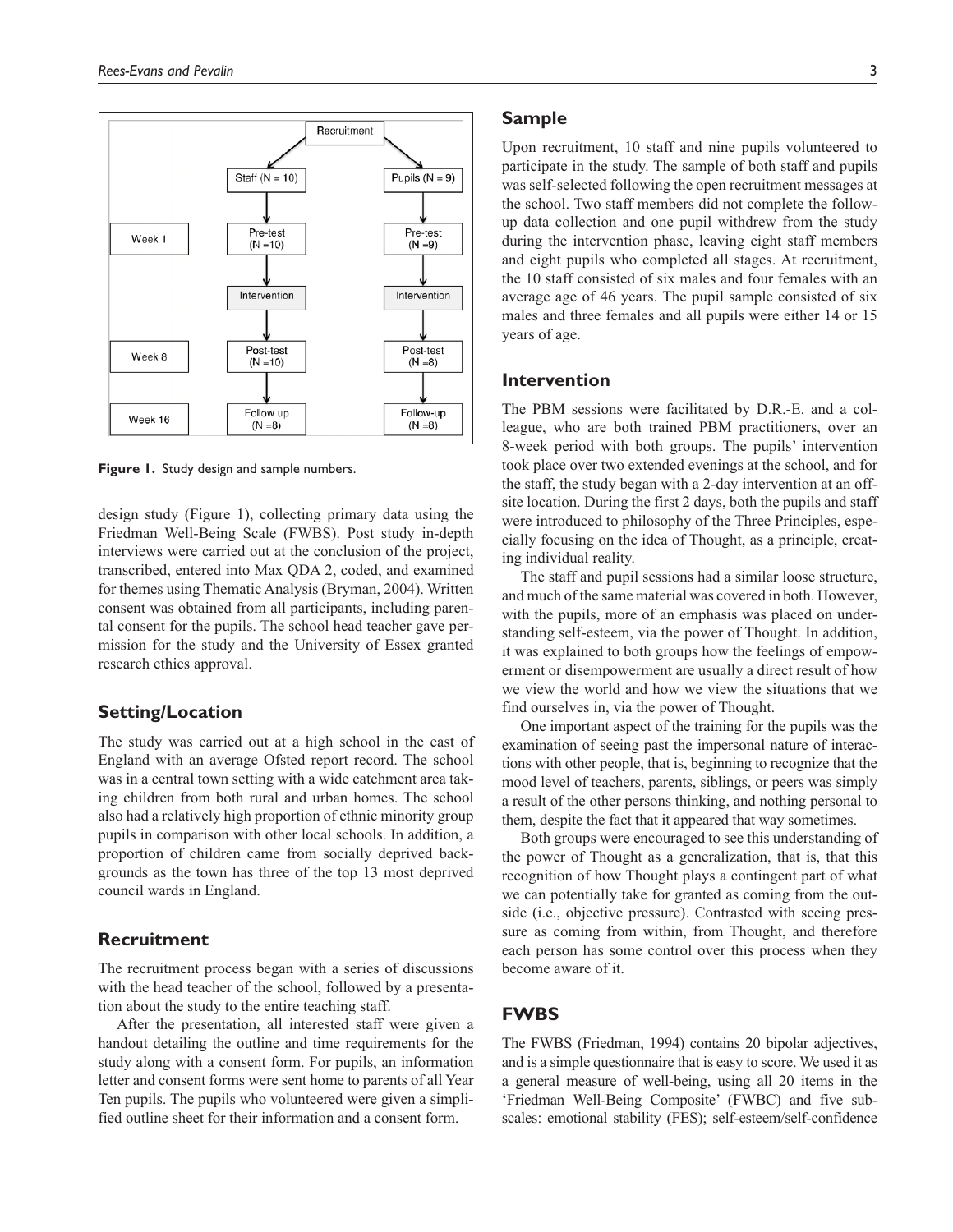|           | Observed        |      |      | Paired t tests (ITT)                     |                                          |  |
|-----------|-----------------|------|------|------------------------------------------|------------------------------------------|--|
|           | N               | M    | SD   | To posttest                              | To follow-up                             |  |
| Staff     |                 |      |      |                                          |                                          |  |
| Pre       | $\overline{10}$ | 51.5 | 6.94 | $t(9) = 1.78$ , $p = .109$ , $d = 0.724$ | $t(9) = 1.99$ , $p = .078$ , $d = 0.787$ |  |
| Post      | $\overline{10}$ | 56.8 | 7.68 |                                          | $t(9) = 0.27$ , $p = .793$ , $d = 0.065$ |  |
| Follow-up | 8               | 57.0 | 8.46 |                                          |                                          |  |
| Pupils    |                 |      |      |                                          |                                          |  |
| Pre       | 9               | 40.1 | 4.32 | $t(8)=3.56, p=.007, d=1.448$             | $t(8) = 2.28, p = .053, d = 0.699$       |  |
| Post      | 8               | 55.3 | 2.93 |                                          | $t(8) = 1.22, p = .259, d = 0.420$       |  |
| Follow-up | 8               | 53.0 | 6.20 |                                          |                                          |  |

**Table 1.** Friedman Well-Being Scale Total Standard Scores for Staff and Pupils.

*Note.* Degrees of freedom in brackets. ITT = intention-to-treat analysis; *d* = effect size by Cohen's *d*.

(FSES); joviality (FJOV); sociability (FSOC); and happiness (FHAPP) all using the raw to standard score conversion table. The FWBS was used in two previous PBM studies (Department of Alcohol and Drugs Services, 2003; A. C. Mills, 2005). Participants completed the FWBS either in school time in a separate classroom (pupils) or at the intervention location (staff). In this study, the FWBC had good internal reliability with Cronbach's alpha values of .83 (pre), .87 (post), and .91 (follow-up) for the combined sample.

#### **Data Analysis**

This study looked at related samples comparisons, from the pre, post, and follow-up FWBS data using paired sample *t* tests and repeated measures ANOVA, separately for staff and pupils. Statistical significance is set at  $p < .05$ , two-tailed tests. Effect sizes were estimated by Cohen's d for the paired *t* tests and Cohen's  $f^2$  (Cohen, 1988) using Stata 13. Reliable change statistics followed Jacobsen and Truax (1991) with test–retest information from Friedman (1994). The semistructured interviews were transcribed and coded using Max QDA 2 software, and the transcripts were evaluated using Thematic Analysis.

#### **Results**

The FWBS results are presented in two parts below, the first (Table 1 and Figure 2) is the FWBC scores for staff and pupils, and Table 2 presents the FWBS subscale results for staff and pupils.

Figure 2 shows a dot plot of the pre and post FWBC scores for staff and pupils along with lines of no change (solid) and lines of reliable change (dotted). For staff, post scores are more dispersed and three staff recorded lower scores than their pretest—one of which exceeded the reliable change indicator. Three staff recorded increased FWBC scores that exceeded the reliable change indicator. All pupils increased their FWBC post scores but only two increases exceeded the reliable change indicator.



**Figure 2.** Dot plot of FWBC scores for staff and pupils. *Note.* FWBC = Friedman Well-Being Composite Scale.

In Table 1, for staff, there is an increase in FWBC scores at post and follow-up compared to pre. These changes are not statistically significant but the effect sizes  $(d = 0.724$  and 0.787, respectively) are medium sized. The repeated measures ANOVA resulted in a nonsignificant result,  $F(2, 18) =$ 2.97,  $p = .077$ , Cohen's  $f^2 = 0.137$ , supporting the results of the paired *t* tests and an overall small effect size.

For pupils, the pre to post increase is statistically significant and the effect size  $(d = 1.448)$  is large. This group's scores decreased from post to follow-up resulting in the difference from pre being nonsignificant but still with a moderate sized effect  $(d = 0.699)$ . The repeated measures ANOVA resulted in a significant difference across the three time points,  $F(2, 16) = 6.30, p = .010$ , Cohen's  $f^2 = 0.285$ , supporting the results of the paired *t* tests and an overall moderate effect size.

For the FWBS subscales (Table 2), staff showed only one statistically significant change from pre to follow-up on the Joviality (FJOV) subscale. Pupils showed statistically significant increases from pre to post on three of the five subscales, the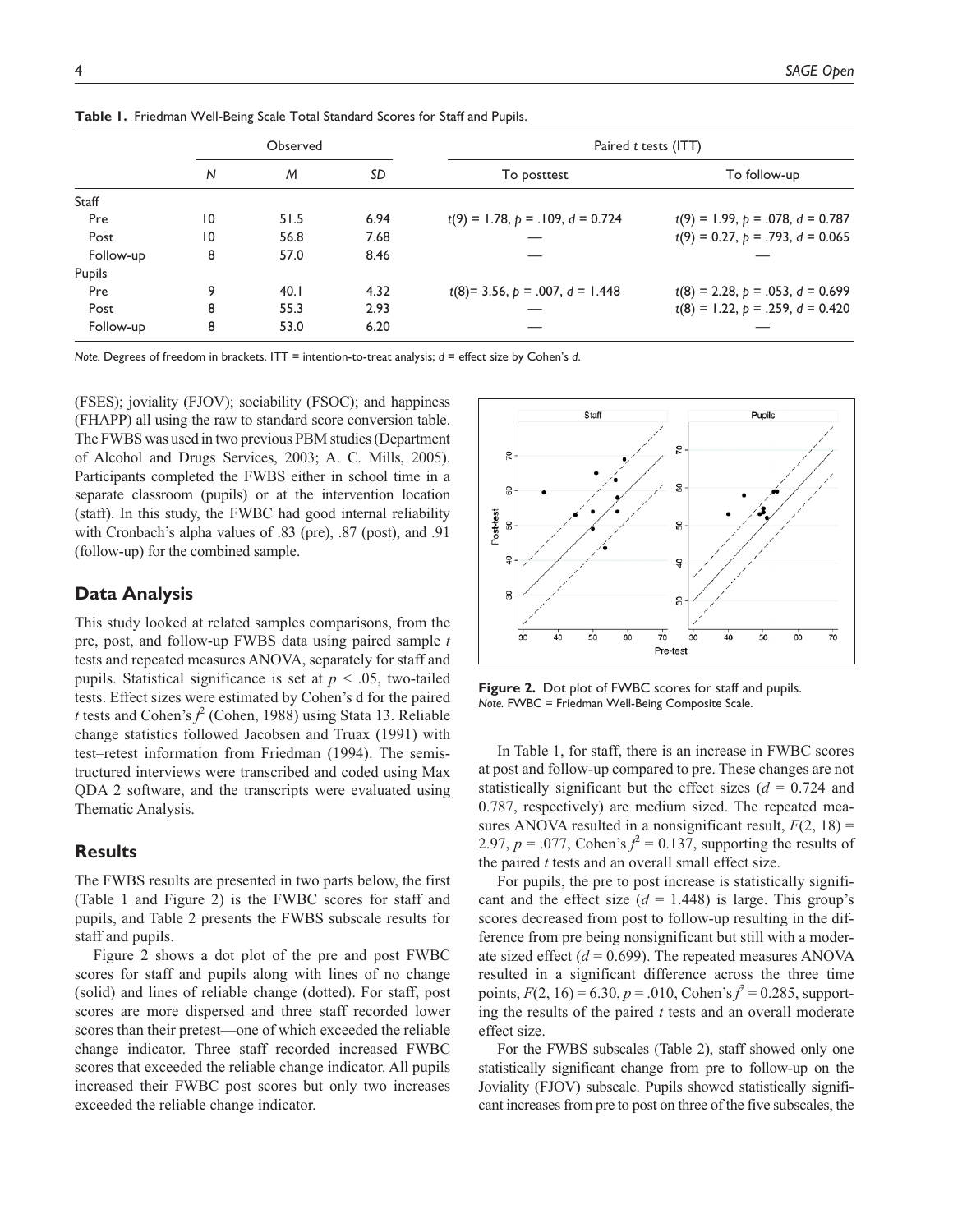| Table 2. FWBS Subscale Scores for Staff and Pupils. |  |  |  |  |
|-----------------------------------------------------|--|--|--|--|
|-----------------------------------------------------|--|--|--|--|

|              | Staff |     |         | Pupils |  |  |
|--------------|-------|-----|---------|--------|--|--|
|              | M     | SD  | M       | SD     |  |  |
| <b>FES</b>   |       |     |         |        |  |  |
| Pre          | 52.3  | 4.2 | 48.3    | 5.5    |  |  |
| Post         | 58.2  | 8.3 | $54.3*$ | 3.6    |  |  |
| Follow-up    | 57.0  | 6.9 | $54.6*$ | 6.6    |  |  |
| <b>FSES</b>  |       |     |         |        |  |  |
| Pre          | 49.2  | 8.7 | 49.2    | 6.8    |  |  |
| Post         | 52.2  | 9.6 | 49.8    | 6.0    |  |  |
| Follow-up    | 53.2  | 7.5 | 47.2    | 9.6    |  |  |
| <b>FJOV</b>  |       |     |         |        |  |  |
| Pre          | 49.3  | 9.5 | 50.2    | 4.9    |  |  |
| Post         | 55.5  | 6.1 | 53.0    | 5.5    |  |  |
| Follow-up    | 55.0* | 7.9 | 51.6    | 7.9    |  |  |
| <b>FSOC</b>  |       |     |         |        |  |  |
| Pre          | 52.0  | 9.8 | 49.1    | 7.1    |  |  |
| Post         | 53.3  | 6.5 | $56.4*$ | 8.0    |  |  |
| Follow-up    | 55.8  | 6.3 | 50.9    | 8.7    |  |  |
| <b>FHAPP</b> |       |     |         |        |  |  |
| Pre          | 51.0  | 8.4 | 52.5    | 9.2    |  |  |
| Post         | 56.5  | 6.0 | $60.1*$ | 7.0    |  |  |
| Follow-up    | 57.6  | 7.3 | 55.1    | 10.7   |  |  |

*Note.* Subscales: FWBS = Friedman Well-Being Scale; FES = emotional stability; FSES = self-esteem/self-confidence; FJOV = joviality; FSOC = sociability; FHAPP = happiness.

\*Paired *t* test *p* < .05 from pre score (Intention-to-Treat analysis on multiitem subscales).

exceptions being Self-esteem/Self-confidence (FSES) and Joviality (FJOV). However, only the Emotional Stability (FES) subscale managed to remain significantly different at follow-up (compared to pre). In the repeated measures ANOVA tests, none of the subscales were statistically significant for the Staff group. For pupils, two of the subscales had statistically significant repeated ANOVA results: Emotional stability (FES): *F*(2, 16) = 5.727,  $p = .013$ , Cohen's  $\hat{f} = 0.325$  (moderate); and Sociability (FSOC):  $F(2, 16) = 5.722$ ,  $p = .013$ , Cohen's  $\hat{f} = 0.174$  (small).

## **Thematic Analysis**

Semistructured interviews were carried out with six members of staff and one pupil using an interview guide (Table 3). These interviews were conducted to attempt rapprochement (Bryman, 2001) and enhance the findings of the quantitative data analysis, thus creating the opportunity to elucidate some of the personal experiences that participants had gone through in light of the training. The transcribed data from the interviews were open coded into ten main codes: (1) Expectations and motives; (2) Personal changes; (3) Wellbeing; (4) Simplicity; (5) What other people think; (6) Effecting others; (7) Reduced stress; (8) Changes in others; (9) Increased awareness; and (10) Potential of the Principles.

**Table 3.** Semistructured Interview Guide.

| I              | General introduction                                                                                                                                                                                                                                         |
|----------------|--------------------------------------------------------------------------------------------------------------------------------------------------------------------------------------------------------------------------------------------------------------|
| $\overline{2}$ | Did you have a motive to take part in the research or was<br>it simply general interest? (In other words, were you<br>hoping to achieve a personal outcome by attending?)                                                                                    |
| 3              | Was the training what you expected? If not, could you say<br>what you thought it would be like?                                                                                                                                                              |
| 4              | How would you have described yourself before the<br>training: Personally, socially, at work?                                                                                                                                                                 |
| 5              | What did you think about well-being and self-esteem<br>before the training, in connection with personal<br>relationships and life?                                                                                                                           |
| 6              | How would you say you felt about well-being and self-<br>esteem before the training in connection with work<br>relationships?                                                                                                                                |
| 7              | Have you noticed anything different in other people that<br>are around you since the training: at home or at work?<br>For example, the way in which people deal or cope with<br>potentially stressful situations; how they feel or talk about<br>themselves. |
| 8              | Since the training, do you feel any changes have taken place<br>in the way you feel about your work and life?                                                                                                                                                |
| 9              | If you have felt some changes, can you say how you feel<br>now, and mention any stories that may illustrate changes<br>that have taken place?                                                                                                                |
| $\overline{0}$ | What is the most important thing (for you personally and<br>also in the context of your work) that you took away<br>from the training?                                                                                                                       |
| П              | Do you feel the training has potential to help people in<br>general, in the way they feel about themselves and cope<br>with life; at home and at work? For example, pupils or<br>teachers at school.                                                         |
| 12             | Is there anything else you would like to add to what you<br>have said so far?                                                                                                                                                                                |
| 13             | Thanks and conclusion.                                                                                                                                                                                                                                       |

Out of these 10 codes, three main themes emerged that of (A) Expectations and motives; (B) Personal changes; and (C) Reduced stress. With the remaining coded segments being either collapsed into subthemes to the main coded texts, or being dropped. Exploring these themes using extracts taken from the transcripts, it was possible to create a picture of change of the individuals.

### *Theme A: Expectations and Motives*

Most staff participants attended simply out of general curiosity or interest and thought that the training would be more interactive like other training days they had attended as teachers, and as such some were surprised by the differences:

I was a bit nervous about that cause (you know) I didn't know what you'd expect us to do, I didn't know whether we'd have to (you know) enter role-play type activities, or sit around in groups and bare ourselves to each other. (Interview 3)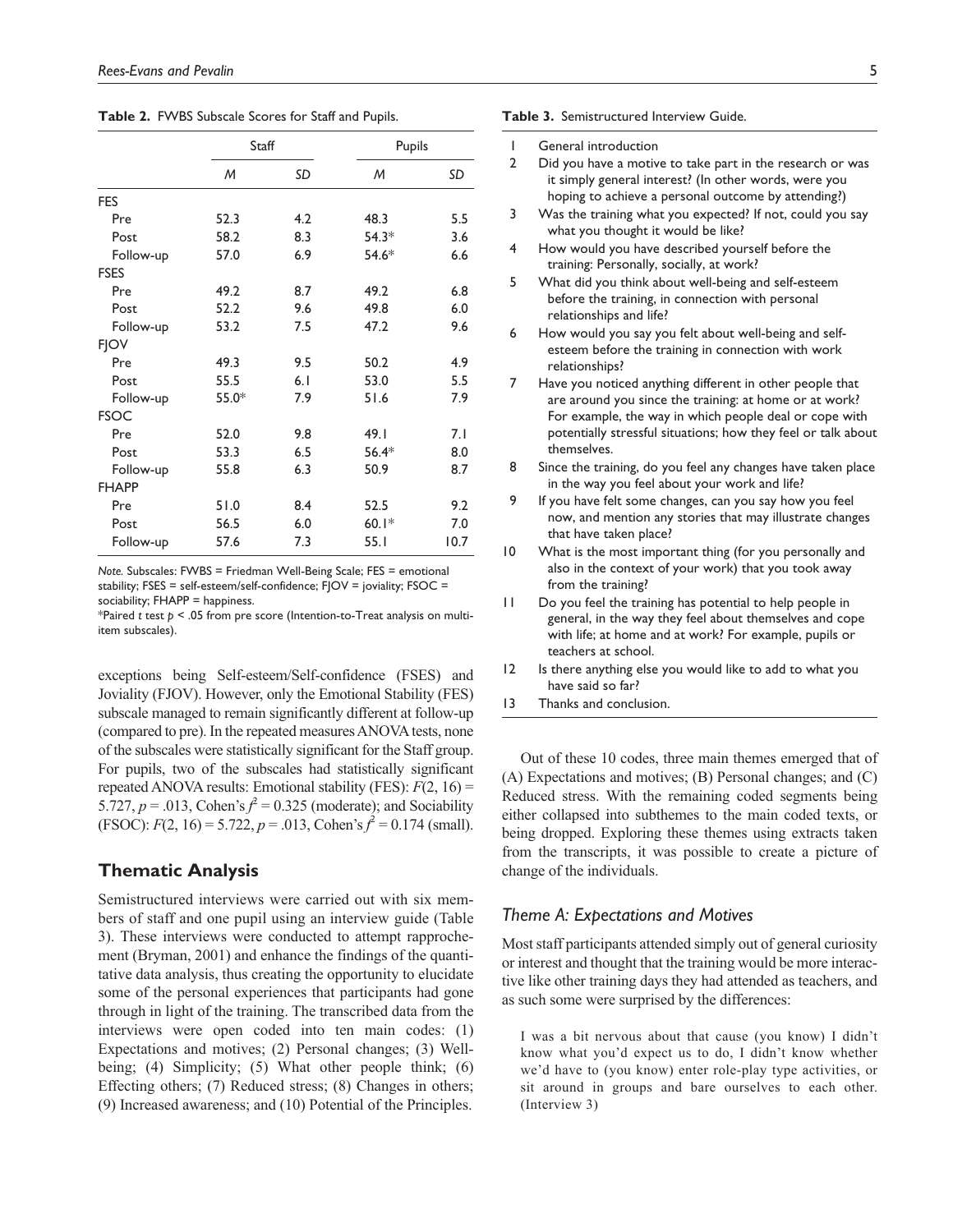Those who had a motive to take part other than simply general interest seemed to have had an experience born out of a more open mind, and as such potentially gained more from the experience. At least two of the teachers who volunteered had definite reasons for attending, one explained,

I went on the course to find out if I could do a high-pressured job, be a Mum to very young children and not feel so stressed after being so ill. (Interview 6)

A second disclosed,

No, I did have a motive, I think after losing [her husband] and going through bereavement I was on tranquillizers, and all sorts, so I wanted to kind of find something to help me. (Interview 1)

## *Theme B: Personal Changes*

The changes that some staff expressed during the interviews appeared to be a reflection of a personal knowing. As if they intuitively recognized that their life as a teacher, and its effect upon the pupils could open up in a calmer way and that the training had led to an increased awareness to this fact:

I have noticed, well, I've been more aware, I've become increasingly aware of the children at school, of how they are affected, you know, about what's going on . . . I know all of this, of course I know, I've always known this, but I'm more sensitive to it. (Interview 4)

Another participant pointed out that although it was not the results they might have hoped for it was still a step forward. They put it this way,

Definitely, not [an] earth moving, life changing, earth shattering moment. But little things that have made my work and my life better—not all the time, because I forget sometimes, but in certain situations definitely things have been a lot better. (Interview 2)

Some staff spoke of the ways in which they were responding to conditions at school or home and how it had become markedly different. One participant spoke of having been in a cycle of being stressed at work, invariably feeling tired, going home, staying up late, not wanting to go to bed, watching television, and having no desire to "think about anything." Followed by,

Definitely, I mean at work now, I don't get tired when I go home, I've got more motivation, I've got more patience with all the pupils and students, and I've seen a difference there, I'm not so sharp or quick to jump on them. And that's been really good . . . so yeah, I do feel a lot better. And not so tired, you know I still go to bed late, but I'm rested (more restful sleep). (Interview 1)

Several staff members explained how they had witnessed sometimes subtle and occasionally more obvious transformations in themselves:

I feel calmer, I don't disrupt the school and it's just a little bit more a professional and easier way to work, somehow. That's a kind of big change for me . . . really, cause I used to be quite famous for going off on one, and then coming down straight away, cause it's all just an act, but that was maybe not a very good act to have in a way. (Interview 2)

This sense of feeling calmer at school was a revelation to some staff as it was assumed by most that teaching by its very nature must be stressful. The distinction between pressure (objective tangible workloads) and stress (as being created by our personal thinking about the pressure) was explored during the interviews. There appeared to be a great deal of objective pressure on the teachers with considerable other duties and obligations outside of classroom teaching (Troman, 2000).

The pupil who volunteered to be interviewed seemed certain of the changes that had taken place for them, and spoke with great clarity of their transformations, enumerating them:

Well, I used to get angry really easily, like just little things would make me really, really angry, and errrm . . . I had a really, really short attention span, and . . . just . . . Like—I was quite sociable but, you know, like in a different kind of way—I would see people but not try and meet new people, but now, it's just all different really, all three things have changed . . . Because I've learnt how to (like) interact more and, (don't know) just, what other people think, because people have the same feelings as me and so, I can . . . just realize that (approach), easier really. (Interview 7)

# *Theme C: Reduced Stress*

In many of the interviews, staff pointed toward a reduction in their levels of stress. One explained,

I think with work I really noticed it last week, when we were being [Ofsted] inspected, . . . everyone, all the staff were getting stressed, . . . and I must admit I had no stress at all. I stayed up the night before, done my lesson plans, but not stressful, put them on the pen [drive] . . . I know what I'm going to teach. And I just went in, and so it didn't stress me at all. But I did see quite a lot of teachers really stressed, and even the two days after [people] were going off sick and you could see the stress that they had. And I had none of that which was lovely. (Interview 1)

One member of staff explained how they had the iniquitous task of dealing with pupils for discipline reasons. Often these pupils would be very rude and challenging, arriving in a state of great disharmony, but this teacher found that feeling calmer had made the whole process easier for all involved. They describe how the pupils

. . . just come and [I] do the paperwork and move on, next one. I've been doing that really since the course [PBM]. Now, I could do it before, but I find I'm much more methodical in my calm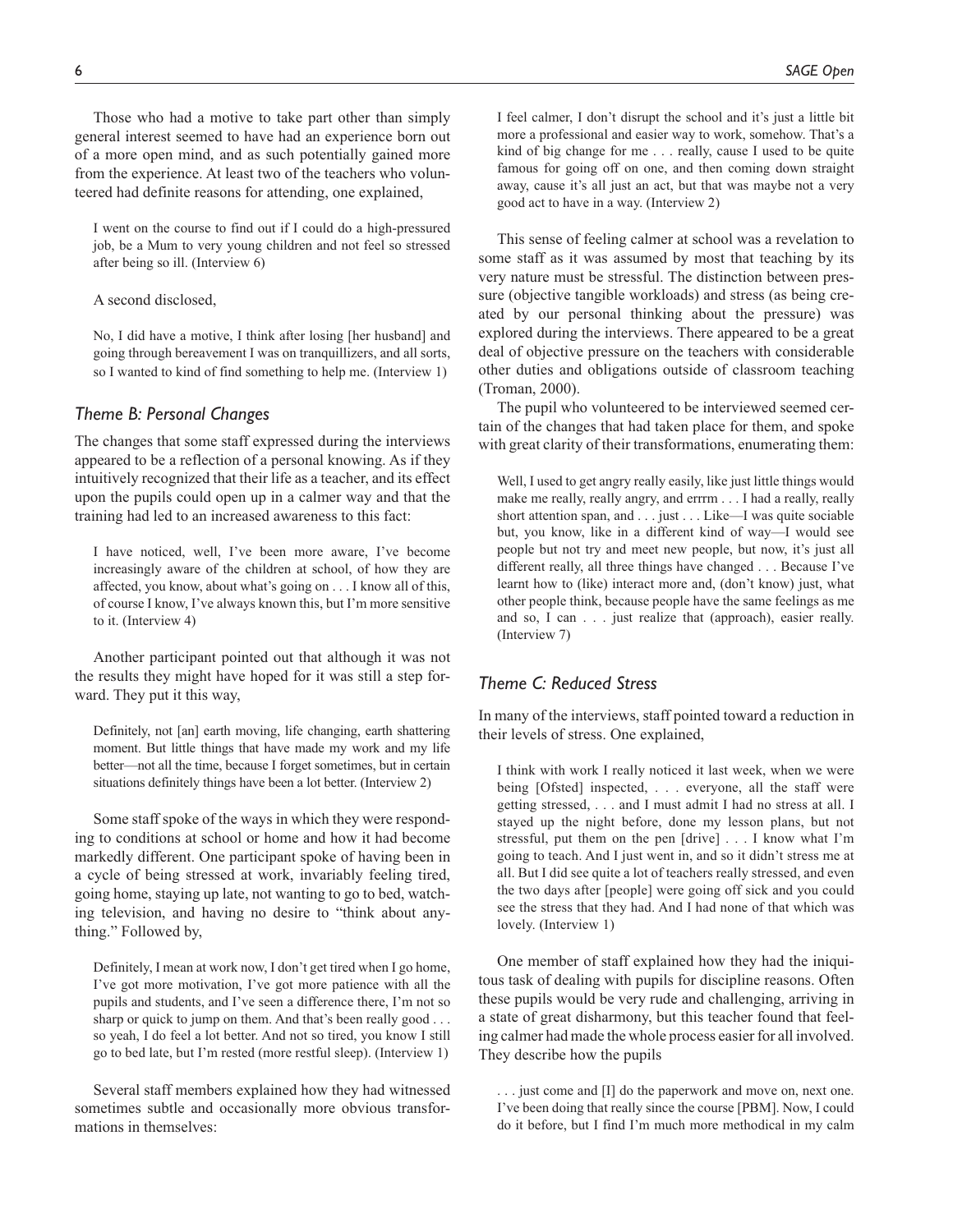approach to those sort of situations now, because it's better for everybody. (Interview 2)

The same teacher continued to explain their previous stress and its perceived personal negative effect upon the school, prior to the training:

I must have destroyed whole lessons as I'm shouting and yelling in the corridor—cause it interferes with everybody's learning doesn't do any good, might have made me feel better in the short-term, but . . . still have a little go at home at the kids sometimes, but I've got better at that as well, cause that was one of my main aims, wasn't it, that I wouldn't take the pressure from work home and take it out on the kids. (Interview 2)

This sense of finding a more relaxed way of working within familiar circumstances seems to point toward the PBM theory that each individual has within them what is termed "innate health"; that it is a return to a neutral and natural state that takes place from an understanding of the Three Principles, not learning new coping strategies. One participant talked of a shift in their thinking had and that they had come to realize that the content of their thinking about circumstances is what drives stress home or, conversely, away:

Yeah, but I think a lot more about it since that course [PBM], about the fact that thought is just a thought. (Interview 3)

The subject of "Thought" and it being the cause of stress led to much discussion during the training, and the distinction between the content of our everyday thinking, and "Thought" as a guiding principle was suggested as a reason for these differences. Participants were not always completely comfortable or relaxed during the training, as one recalls,

I think people are innately suspicious of anything which is [or] could be branded as alternative. And also people are very suspicious of anything that involves them doing something rather than them thinking through things, people are quite uncomfortable, that was one of my observations, people are quite uncomfortable doing what they perceive as nothing. Again that's part of our conditioning, we're used to being force-fed fast dances. (Interview 2)

# **Discussion**

The aim of this study was to test the efficacy of the PBM as a way of increasing the psychological well-being of staff and pupils in a school. The total pre to post scores demonstrated an increase in psychological well-being for both staff and pupils and with moderate to large effect sizes, but with only the pupil group being statistically significant. Reliable change analysis indicates that two pupils and three staff members' change in FWBC score was marked—although one staff member did decline in excess of the reliable change indicator. This tentatively suggests that PBM has a positive effect on pupils' well-being. Post to follow-up scores for both groups showed no significant change.

The primary limitation of this pilot study was the shortness of its length for both the intervention and the follow-up period. Future research would benefit enormously if it was carried out over a longer period of time. Another limitation was the lack of a control group. The single group design allowed us to investigate the possible impact of the PBM on the staff and pupils at this school but without a control group, we do not know if the changes may have occurred without the intervention. Furthermore, the small numbers of staff and pupils and the self-selecting nature of the sample make generalization unreasonable but the exploratory nature of this pilot study is primarily designed to inform and/or generate further research.

Research has shown how the psychological and emotional state of a child dictates their ability to learn, because it is emotions that sit behind motivation and the drive to access education. Additionally, it has been suggested that education has not fully taken up the responsibility of addressing the connection between stimulating positive emotions in the classroom and psychological well-being of staff and pupils working together (Sylwester, 1994). This study shows the possibility for some pupils to increase their level of psychological well-being and thus to potentially recover the incentive to engage in education more positively.

One of the features of this study was the focus on the health of the individuals during the intervention as opposed to attempting to trouble shoot or offer solutions for existing problems that the school or individuals might be dealing with. Borg (2002) suggested in his community renewal study that illness, as it appears in a community in general, is not just organic in nature but also social, and where there is a social element to suffering, the solution lies in the community understanding each other at a deeper level, and then the solution arises quite naturally from within the community, along with the Modello Community renewal project (Pransky, 1998).

The qualitative interviews show how individuals, once they begin to become more aware of their own innate health begin to see it in others and thus treat peers and pupils with more respect and care and ultimately become more effective and productive in what they do. This, as one participant noted, can only be better for the school as a whole.

It is important to note that understanding the power of Thought is not the same as simply thinking positively. Understanding how thought works aids the development of a deeper awareness of the power behind thought itself. Put another way, recognizing that all thought is neutral until it is given life by the thinker and the direction and focus that people as individuals choose to orient themselves.

One final note about the PBM in general and its application is that the PBM has been applied in many different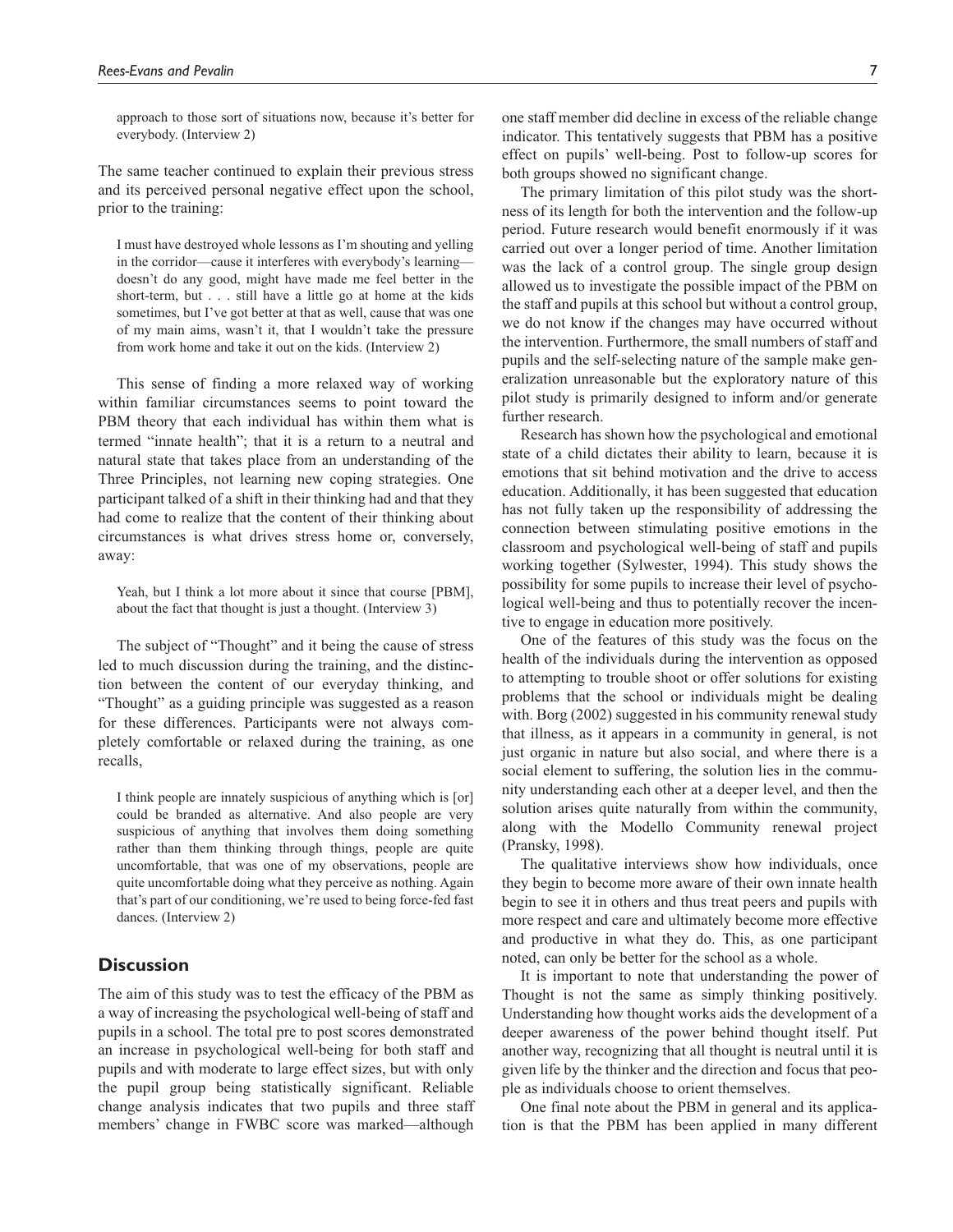settings, including community and education applications. It would seem from the evidence available that once individuals begin to see how the Principles operate in their lives, this process has the potential to shift their perspective away from focusing on the things they do not want in their lives and toward the things they do want, that is, happier states of being. It would seem that developing a deeper awareness of feeling states helps individuals to understand that a mood shift down into a lower state of consciousness is not something to become worried about or even something that necessarily requires any action, although it may. Once individuals begin to understand the source of mood changes their lives have the potential to change positively.

This study provides some evidence to suggest that where social, psychological, and emotional improvements are being sought in education, the PBM may be a useful tool for schools to utilize in creating greater levels of psychological wellbeing and a reduction in stress, with a corresponding increase in calmness and stability, thus creating a more harmonious place of work for adults to work, and children to learn in. However, a limitation (and possible benefit) of the PBM is that it is partially "reactive" to the group dynamic and cannot be designed into a protocol. The lack of flexibility in delivering CBT-based interventions has been previously commented on (Taylor et al., 2014) and the flexibility of the PBM, in the hands of trained facilitator, may be one of its benefits.

The findings of this study tentatively suggest the potential for staff to work in a more relaxed and resilient way, reconnecting with a more common sense and intuitive approach to their relationships with peers, senior management, and the pupils with which they work. As the PBM uses a nontechnique-based approach, it is potentially easier for staff to connect with an understanding of the Three Principles, as having meaning for them in their lives, rather than having to rely on techniques from the outside, something which often requires memorization and application. Using the PBM uncovers resilience within themselves.

The conclusions taken from this study are important as they show some promising possibilities for further research, and correspond with the hypotheses that an exposure to the PBM does indeed lead to a greater experience and level of well-being for people. They add to the growing body of studies that are exploring an understanding of the human experience and of resilience and positive psychological health. This study is in line with previous research projects carried out within similar settings and offers great potential hope to the ever-increasing problems within the education system.

#### **Declaration of Conflicting Interests**

The author(s) declared no potential conflicts of interest with respect to the research, authorship, and/or publication of this article.

#### **Funding**

The author(s) received no financial support for the research, authorship, and/or publication of this article.

#### **References**

- Annan, M., & Moore, S. (2012). Using the staff sharing scheme within the Targeted Mental Health in Schools (TaMHS) pathfinder. *Educational & Child Psychology*, *29*, 88-108.
- Banerjee, K., Howard, M., Mansheim, K., & Beattie, M. (2007). Comparison of Health Realization and 12-Step treatment in women's residential substance abuse treatment programs. *The American Journal of Drug and Alcohol Abuse*, *33*, 207-215.
- Banks, S. (1998). *The missing link*. Salt Spring Island, British Columbia, Canada: International Human Relations Consultants.
- Borg, M. B. (2002). The Avalon Gardens Men's Association: A community health psychology case. *Journal of Health Psychology*, *7*, 345-357.
- Bryman, A. (2001). *Quantity and quality in social research*. London, England: Routledge.
- Bryman, A. (2004). *Social research methods*. Oxford, UK: Oxford University Press.
- Calear, A. L., & Christensen, H. (2010). Systematic review of school-based prevention and early intervention programs for depression. *Journal of Adolescence*, *33*, 429-438.
- Cohen, J. (1988). *Statistical power analysis for the behavioral sciences*. Hillsdale, NJ: Lawrence Erlbaum.
- Department of Alcohol and Drugs Services. (2003). *East Side Cadet Academy: Health realization program* (Summaries of program evaluations and research in Santa Clara County). San Jose, CA.
- Dewhirst, S., Pickett, K., Speller, V., Shepherd, J., Byrne, J., Almond, P., . . . Roderick, P. (2014). Are trainee teachers being adequately prepared to promote the health and well-being of school children? A survey of current practice. *Journal of Public Health*, *36*, 467-475.
- Friedman, P. (1994). *Manual for the Friedman Well-Being Scale*. Plymouth Meeting, PA: Foundation for Well-Being.
- Garner, P., & Gains, C. (1996). Models of intervention for children with emotional and behavioural difficulties. *Support for Learning*, *11*, 141-145.
- Griva, K., & Joekes, K. (2003). UK teachers under stress: Can we predict wellness on the basis of characteristics of the teaching job? *Psychology & Health*, *18*, 457-471.
- Halcón, L. L., Robertson, C. L., & Monsen, K. A. (2010). Evaluating health realization for coping among refugee women. *Journal of Loss & Trauma*, *15*, 408-425.
- Halcón, L. L., Robertson, C. L., Monsen, K. A., & Claypatch, C. C. (2007). A theoretical framework for using health realization to reduce stress and improve coping in refugee communities. *Journal of Holistic Nursing*, *25*, 186-194.
- Hallam, S. (2009). An evaluation of the Social and Emotional Aspects of Learning (SEAL) programme: Promoting positive behaviour, effective learning and well-being in primary school children. *Oxford Review of Education*, *35*, 313-330.
- Humphrey, N., Lendrum, A., & Wigelsworth, M. (2010). *Social and Emotional Aspects of Learning (SEAL) programme in secondary schools: National evaluation*. Manchester, UK: Department for Education, University of Manchester.
- Jacobsen, N. S., & Truax, P. (1991). Clinical significance: A statistical approach to defining meaningful change in psychotherapy research. *Journal of Consulting and Clinical Psychology*, *59*, 12-19.
- Kelley, T. M. (2003a). Health realization: A principle-based psychology of positive youth development. *Child & Youth Care Forum*, *32*, 47-72.